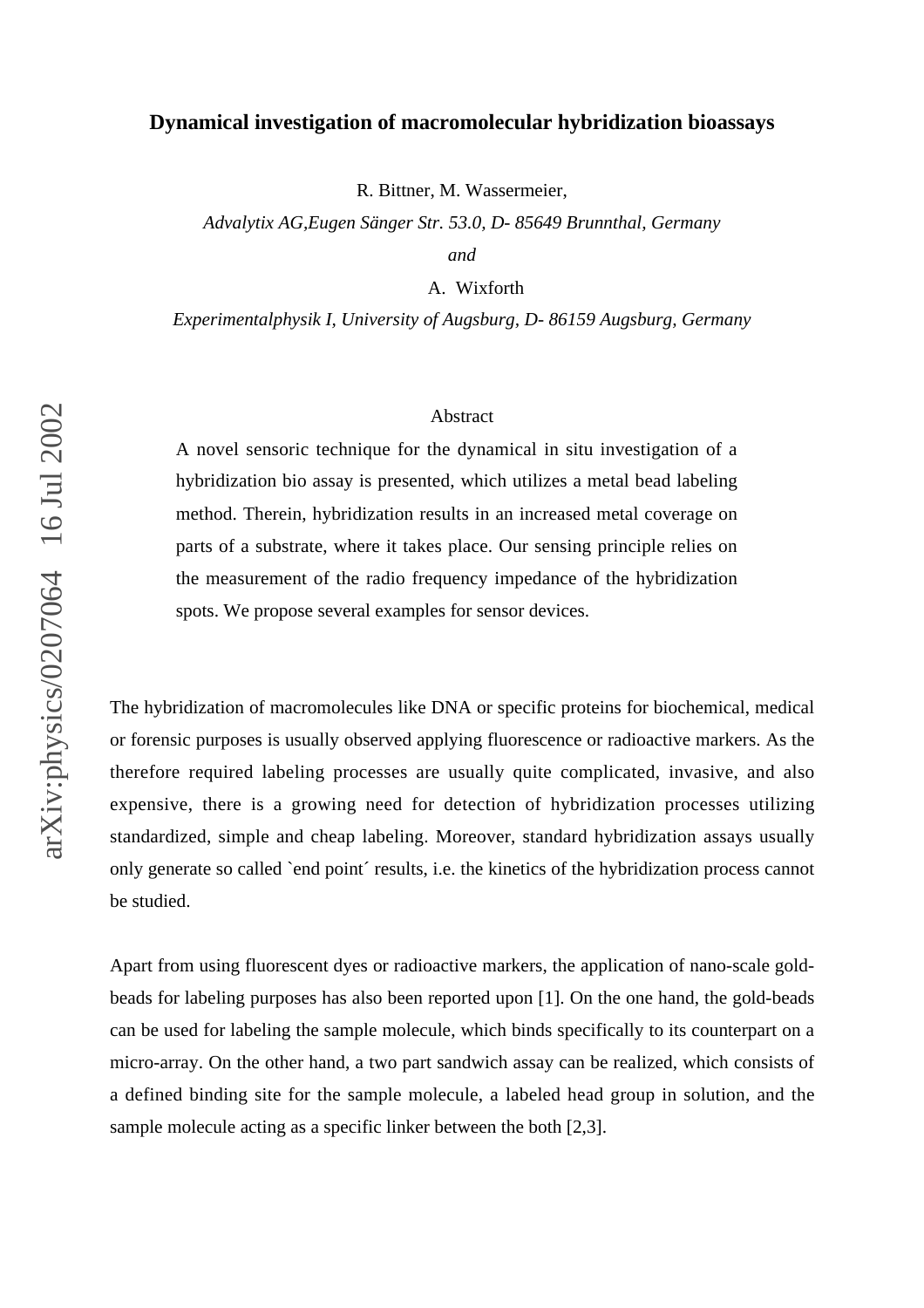Fig. 1 depicts the idea behind these metal labeling techniques. In the simplest arrangement e.g. single stranded and gold-labeled oligonucleotides bind directly and specifically to the probe molecules having the complementary sequence (Fig. 1a). Fig. 1b illustrates the aforementioned two step sandwich technique. The probe molecules on the chip surface provide the complementary sequence for a moiety of the sample molecule, another moiety of which specifically binds to a third molecule being gold-labeled.



**Fig. 1.:** Schematic representation of a gold bead labeling assay for hybridization experiments. (a): two species assay, with the probe molecules attached to an appropriate substrate and the sample molecules in solution labeled with gold beads. Hybridization yields a specific binding of the labeled sample molecules to the probe sites. (b): two step sandwich technique, where the sample molecules themselves are not labeled. Instead, they partially link to probe sites attached to the substrate as well as a third species being gold labeled. Thus, also in this case hybridization yields a gold bead specifically attached to the substrate surface.

A positive hybridization process can than be probed by several experimental techniques, among of which are micro-gravimetry [4,5,6], cyclo-voltammetry [7,8], and optical methods like ellipsometry [9,10] or surface plasmon resonances [11,12].

Recently, a purely electrical method for the detection of a gold labelled hybridization assay has been reported [13,14]. The two step sandwich technique was applied to mark a positive hybridization process on a defined spot of a micro array. After hybridization and washing, the gold-beads attached to the substrate surface were additionally metalized electrochemically (in this case using Ag) in order to increase their size until a closed current path was formed between two micro electrodes. Positive hybridization was thus indicated by metallic conductivity between the electrodes. However, also this experiment yields only an end point result and does not allow to observe the hybridization kinetics.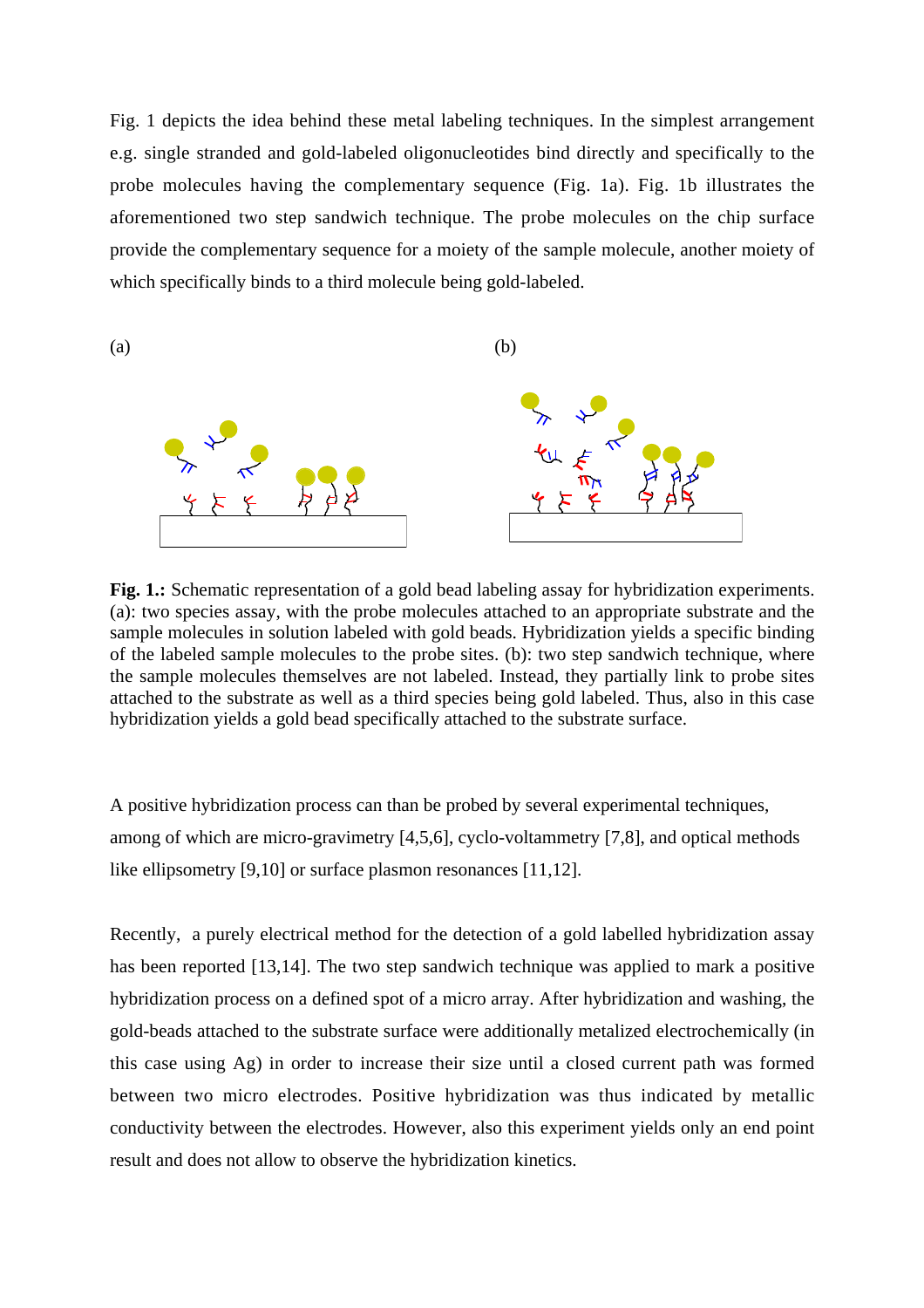Here, we propose a novel experimental technique, which allows for the direct observation of the hybridization dynamics in DNA or protein bioassays. Basically, we also rely on the aforementioned gold bead marker techniques (cf. Fig. 1). However, in contrast to the experiments outlined before, we determine the real gold coverage on specific binding sites directly by means of high-frequency impedance determination of the reaction spot on a micro array. This way, not only end point results are obtained but rather the kinetics of the hybridization process can be monitored as well with high accuracy. An integrated micro fluidic system 'on the chip' enables us to create a sophisticated sensor element for many different bioassay applications.

The principle of our experiment is sketched in Fig. 2. The increasing gold surface coverage on a positive spot is detected by measuring the high frequency (RF) impedance of the sensing part of the chip. In the simplest case, the active sensor element is an impedance matched pair or array of high frequency electrodes close to the chip surface. This electrode pair or array might be part of a RF transmission line. In this case, the transmission and reflection behavior of the transmission line will strongly depend on the degree of the gold coverage close to the surface of the electrode array. In detail, capacitive coupling between the metal particles provides the dominant contribution to the electrical modification of the RF impedance.



**Fig. 2:** Schematic sketch of an electrode structure for determination of the RF impedance within an hybridization spot. The surface bound gold beads couple primarily capacitively to the electrodes. Hence, the RF impedance of the latter depends on the degree of the gold coating upon the active area. p depicts the finger periodicity of the electrode structure.

The gold layer indicating a positive hybridization is at maximum a monolayer of gold particles very close to the sensor surface. Hence, either a special field distribution between the electrodes or a dominantly surface sensitive measuring scheme is required. A well established surface sensitive method for such a purpose is the application of surface acoustic waves (SAW's). SAW's are modes of elastic energy propagating along the surface of a solid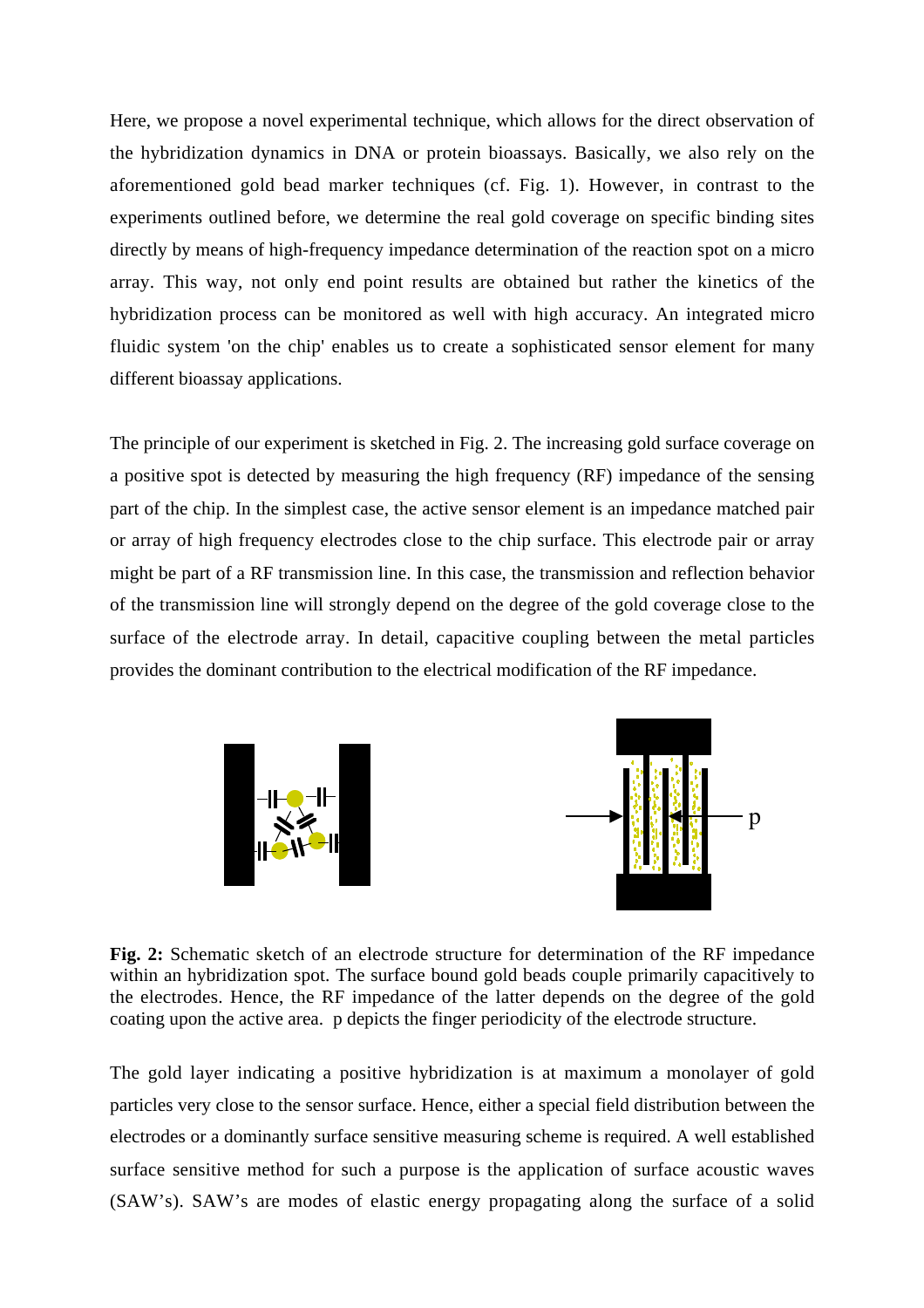substrate. If the substrate is piezoelectric, both the excitation as well as the detection of SAW is particularly simple [15]. Transducers consisting of two comb-like interdigitated metal structures (Fig. 2, right) can be used, which convert an appropriate RF voltage signal into a surface acoustic wave. The frequency *f* of the applied RF signal must meet the zero order resonance condition

$$
f = v_{SAW} \cdot p \tag{1}
$$

in order to operate such a so called interdigital transducer (IDT).  $v_{SAW}$  denotes the SAW velocity and *p* is the finger periodicity of the IDT (see Fig. 2). Please note, that there are higher order resonance conditions, which are not considered here. SAW's on piezoelectric substrates are most favorable for our purpose, i.e. detection of gold labeled macromolecular hybridization processes. We point out, that SAW's on piezoelectric substrates can be used to probe RF impedance changes of the sensor electrodes as depicted in Fig. 2, as well as to probe the RF impedance of the gold covered surface itself .

We propose a practical example of a very sensitive detector for thin gold layers based on the well known feature of SAW's to be reflected by periodic structures inside the propagation path of the SAW (hereafter simply referred to as "sound path"). In general, a SAW is reflected (and/or scattered) by any surface inhomogenity, which either changes the mechanical or the electrical boundary conditions for the SAW. In practical application for reflecting structures, the mechanical boundary conditions are typically changed by etching appropriately oriented grooves in to the substrate's surface. In order to change the electrical boundary conditions periodic arrays of electrically well conducting metal stripes have been widely applied. In particular the latter case is relevant for sensoric applications, as the reflectivity of a metal stripe array strongly depends on its electrical impedance. Fig. 3 depicts the simplest arrangement for a SAW based hybridization sensor utilizing a metallic reflector array. A SAW is generated by the IDT structure, which is driven by a RF pulse, and propagates to the right until it enters the reflector element REFL. The hybridization spot is localized atop of the reflector element as indicated by the gray area. We point out, that the droplet containing probe and marker molecules must to be outside the sound path if Rayleigh waves are used, since the latter are heavily attenuated by viscous material at the surface due to mechanical damping of the displacement component in the sagittal plane.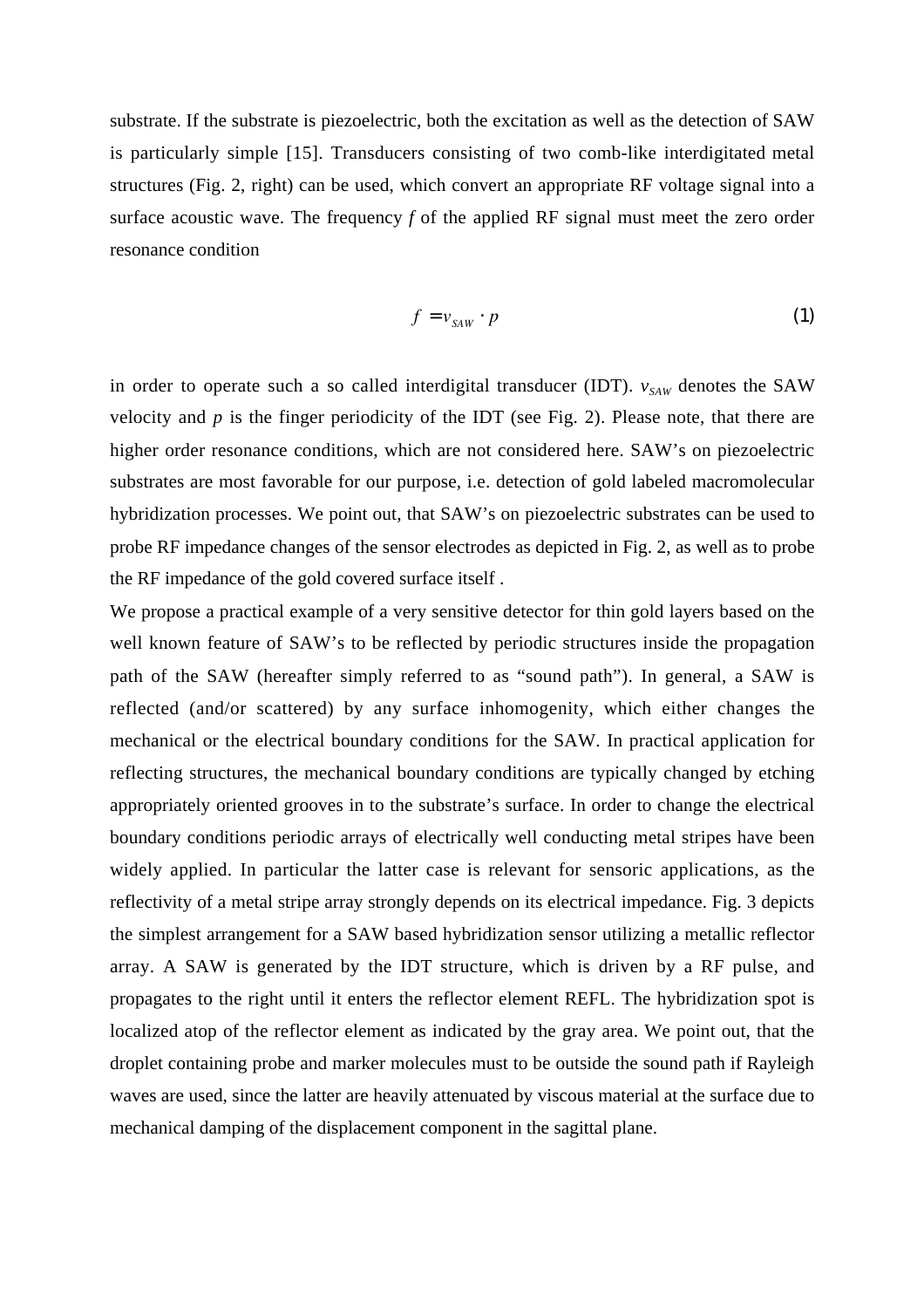

**Fig. 3:** Simple representation of a SAW based hybridization sensor. A SAW is generated by the interdigital transducer (IDT). After reflection at the reflector array (REFL), the SAW can be analyzed in terms of amplitude and phase at the same transducer. The reflection coefficient of the reflector array strongly depends on its load impedance, which, in turn, depends on its gold-bead coverage. The , biological' sampling area (spot) is located outside the sound path, which enables the application of Rayleigh-type SAW's.

As described above, the gold beads close to the substrate surface capacitively couple adjacent fingers of the reflector array (see Fig. 2) and, therewith, change its complex termination impedance *Zload*. According to the well known P-matrix formalism , the acoustic reflectivity of a reflector array carrying a complex termination impedance is given by:

$$
P_{11}(Z_{load}) = P_{11}^{sc} + \frac{2 \cdot P_{13}^2}{P_{33} + \frac{1}{Z_{load}}}
$$
 (2)

where  $P_{11}^{sc}$  is the short circuit acoustic reflectivity. For a split-finger reflector array it is approximately zero.  $P_{13}$  and  $P_{33}$  are the reflector's P-matrix elements, which depend on its geometry and the material of the reflector fingers [16,17].

We point out, that also a series of reflector elements as described above may be used in order to investigate the hybridization processes in a manifold of different spots simultaneously. Each reflector array then generates its own , echo', which can be analyzed selectively. However, performing the experiment only time resolved as outlined before bears the problem of multiple echoes from the manifold of reflector elements, the unambiguous separation of which is difficult. This problem can be overcome, if the experiment is carried out additionally frequency resolved using some kind of broadband IDT's (e.g. tapered structures [18]) and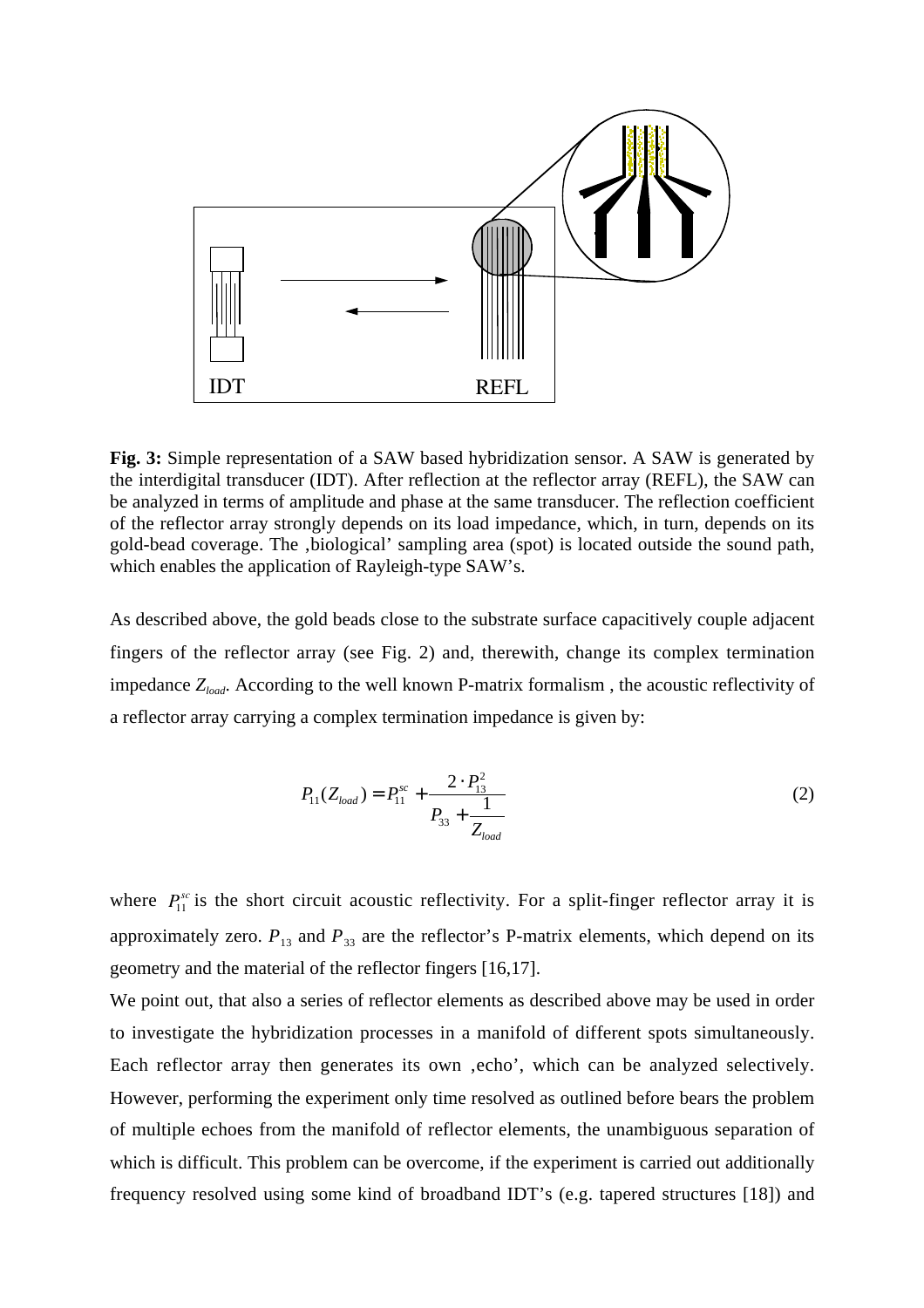reflector elements with different periodicity. A principal scheme of this layout is depicted in Fig. 4. Thus, the sensor principle we propose is supposed to be applicable for high-throughput screening purposes as well.



**Fig. 4:** Illustration of a SAW based hybridization sensor for high-throughput screening. SAW's of different wavelength are generated by means of a broadband interdigital transducer (here a tapered structure "TIDT" is shown exemplarily). After reflection at the different reflector arrays (REFL 1 to 3), the SAW's of different frequency can each be analyzed independently in terms of amplitude and phase at the same transducer.

The simple layouts as depicted in Figs. 3 and 4, however, inherently suffer from the basic need for time resolution in order to separate the reflected SAW-signals from the RF pulse used to initially generate the SAW, an experimental technique which may become quite cumbersome. Therefore, we designed an autocorrelation scheme (Fig. 5), which makes time resolution redundant:

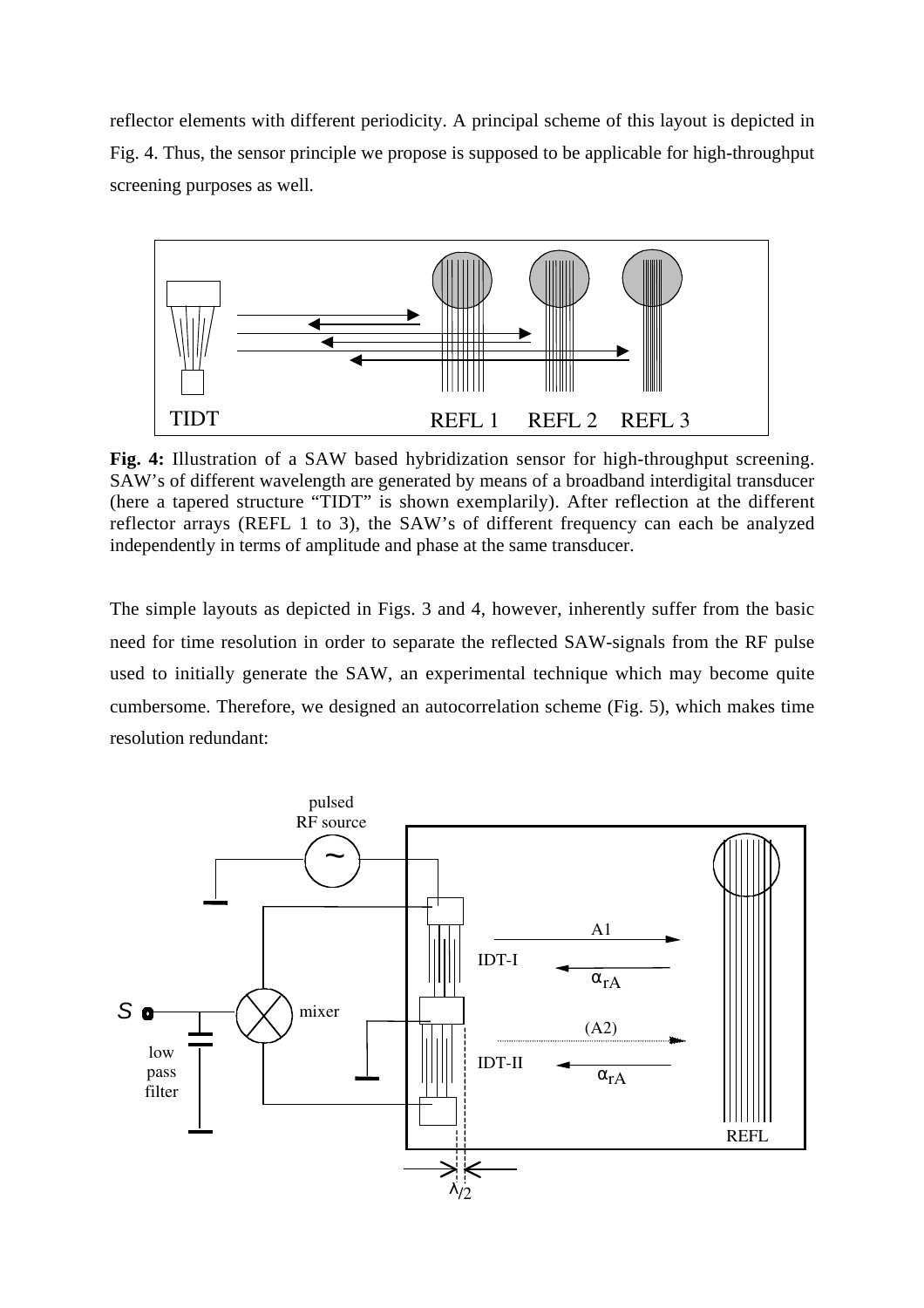**Fig. 5:** Illustration of the autocorrelation sensor as described in the text. A1 and A2 are the primary and the secondary sound path, respectively. The initial SAW propagates only along A1, however, the reflected SAW propagates along the whole aperture of the reflector elements, i.e. along A1 as well as along A2. Note, that IDT-I and IDT-II are laterally displaced by  $\lambda/2$  in order to maximize the autocorrelation signal as discussed in the text.

This layout uses two independent interdigital transducers, IDT-I and IDT-II, and a reflector element. The hybridization sample spot is located outside the sound path as discussed before. A RF signal is fed into IDT-I generating a surface acoustic wave of amplitude A, which propagates along the sound path A1 towards the reflector array. At the reflector element with reflectivity  $R$ , a part of the incident SAW intensity,  $\alpha RA$ , is reflected back towards IDT-I. However, the reflector array is now larger than the aperture of IDT-I covering not only the primary sound path A1 but also the secondary sound path A2 and emits over its total aperture. Accordingly, also IDT-II is penetrated by the reflected SAW. Therefore, after the time of flight given by twice of the single length of the sound paths as well as the sound velocity of the substrate, both transducers, IDT-I and IDT-II, receive a signal, which is proportional to the reflectivity of the reflector. As discussed before, the latter depends on the load impedance of the whole reflector array.

The signals received by both IDT's can now be mixed homodynely (i.e. be multiplied) by means of, for instance, a double balanced mixer. This way, an output signal is obtained consisting of two components, the one having the sum frequency  $(\omega_1 + \omega_2 = 2\omega)$  and at the other having the difference frequency  $(\omega_1 - \omega_2 = 0)$ . The first can be suppressed by a low pass filter and eventually solely the DC component *S* of the product of the particular signals is obtained as actual measurement signal.

Please note, that *S* depends on the phase difference  $\Delta\phi$  between the particular input signals according to:

$$
S = (\alpha \cdot r \cdot A)^2 \cos(\Delta \phi). \tag{3}
$$

Hence, *S* can be maximized by displacing IDT-I and IDT-II by, e.g.,  $\lambda/2$  laterally with respect to each other as indicated in Fig. 5.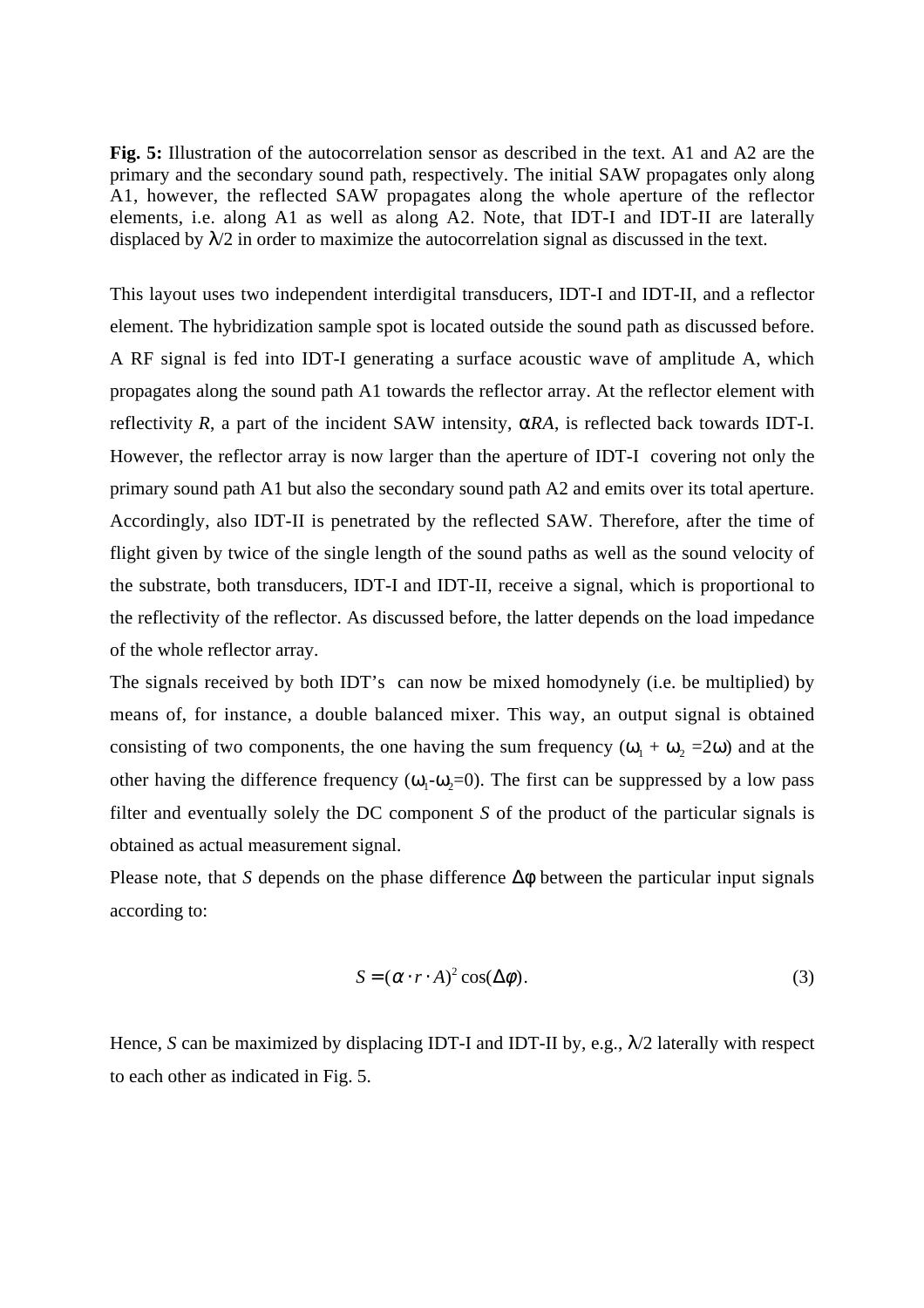

**Fig. 6:** General response scheme in the time domain as will be obtained from the autocorrelation sensor depicted in Fig. 5. (a) shows the signals occurring at IDT-I. (b) shows the signals occurring at IDT-II. (c) shows the autocorrelation signal.

Fig. 6 depicts the general response scheme, which will be obtained from an autocorrelation experiment as outlined before. The sensor response signals obtained from the particular transducers IDT-I and IDT-II are indicated together with the result of their analog multiplication followed by a low pass filter. The mixer output signal *S* is only non-zero for the reflected SAW pulse, as indicated in Fig. 6(c).

The sensor system we propose in this paper is extremely fast as compared to the typical kinetics of the hybridization process, since the delay-times between the RF input pulse and the reflected SAW pulse of our SAW sensors are at the order of microseconds. Thus, our sensor systems allows for the examination of the kinetics of hybridization process with high time resolution, which is vitally important for many bio assays. Moreover, in combination with a SAW based micro fluidic platform [19], very complex and sophisticated bio assays can be realized on a single chip.

A manifold of different schemes for SAW based hybridization sensors may be taken into consideration: For instance, the reflector array of our sensor might serve as a probe head for a separate, external sensor element, which then may directly be inserted into a micro titer well. Furthermore, the fundamental concept of our sensor is not restricted to SAW reflectors. Alternatively, resonator structures may be used, the frequency response and the bandwidth of which are similarly affected by a capacitive load between the resonator elements. Another way to realize SAW based sensors utilizing the concepts proposed in this paper arises from the application of multi-strip couplers, the coupling efficiency of which also depends on the impedance of the coupler element. These variations of the presented sensor concept are presently under evaluation in our group.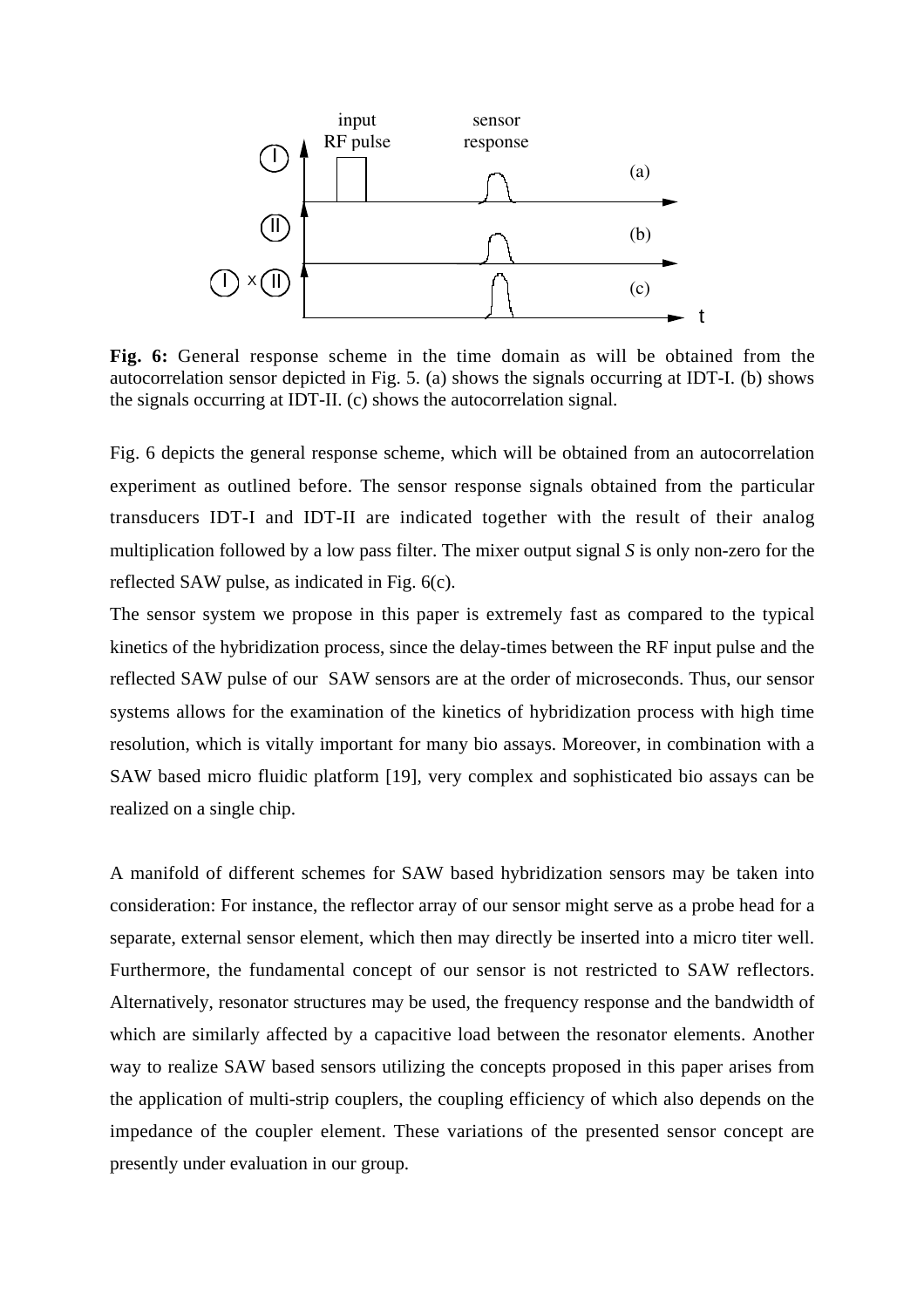A different approach to SAW based hybridization sensors arises from the fact that IDTs for SAW applications can be tailored in terms of their frequency response. In zero order approximation, the design of an interdigital transducer (i.e. the finger period, the metallization ratio, the numbers of the fingers, and the overlap between adjacent fingers etc.) is coorelated with the frequency response of the IDT by a simple Fourier transformation [20]. Hence, capacitive coupling of the IDT fingers via gold beads attached to the substrate's surface will transform the information of the status of the hybridization assay from the time domain into the frequency domain. This approach, too, is presently investigated in our group and details will be reported elsewhere.

We point out that our sensors may even be operated wireless, since typical operating frequencies for SAW devices are at the order of 100 MHz up to 1 GHz. For wireless operation, an input signal having the operating frequency is sent to the SAW device by means of a transmitter. Subsequently, after the delay time of the SAW device has passed, the device will respond a signal containing the desired information, which then can be analyzed in a receiving unit.

Finally note, that the physically most simple realization of our sensor concept is represented by a direct determination of the complex impedance of an IDT structure on an arbitrary insulating surface. However, although being physically simple, this direct approach would require much more sophisticated measurement techniques, which renders this way uneconomical.

In conclusion, we propose a novel sensor concept for the in situ observation of hybridization bio assays. It is based on a metal bead marker method yielding capacitive coupling of different electrodes on an appropriate surface. Applying this principle, we have proposed various surface-sensitive sensor systems based on acoustic surface wave devices. By means of an autocorrelation setup, which can be realized ,on chip', we were able to design a simple experiment, which allows the in-situ examination of the kinetics of the hybridization process.

We gratefully acknowledge very useful discussions with C. Gauer, J. Scriba, M. Sickert, and A. Rathgeber of Advalytix, and financial support of the same company.